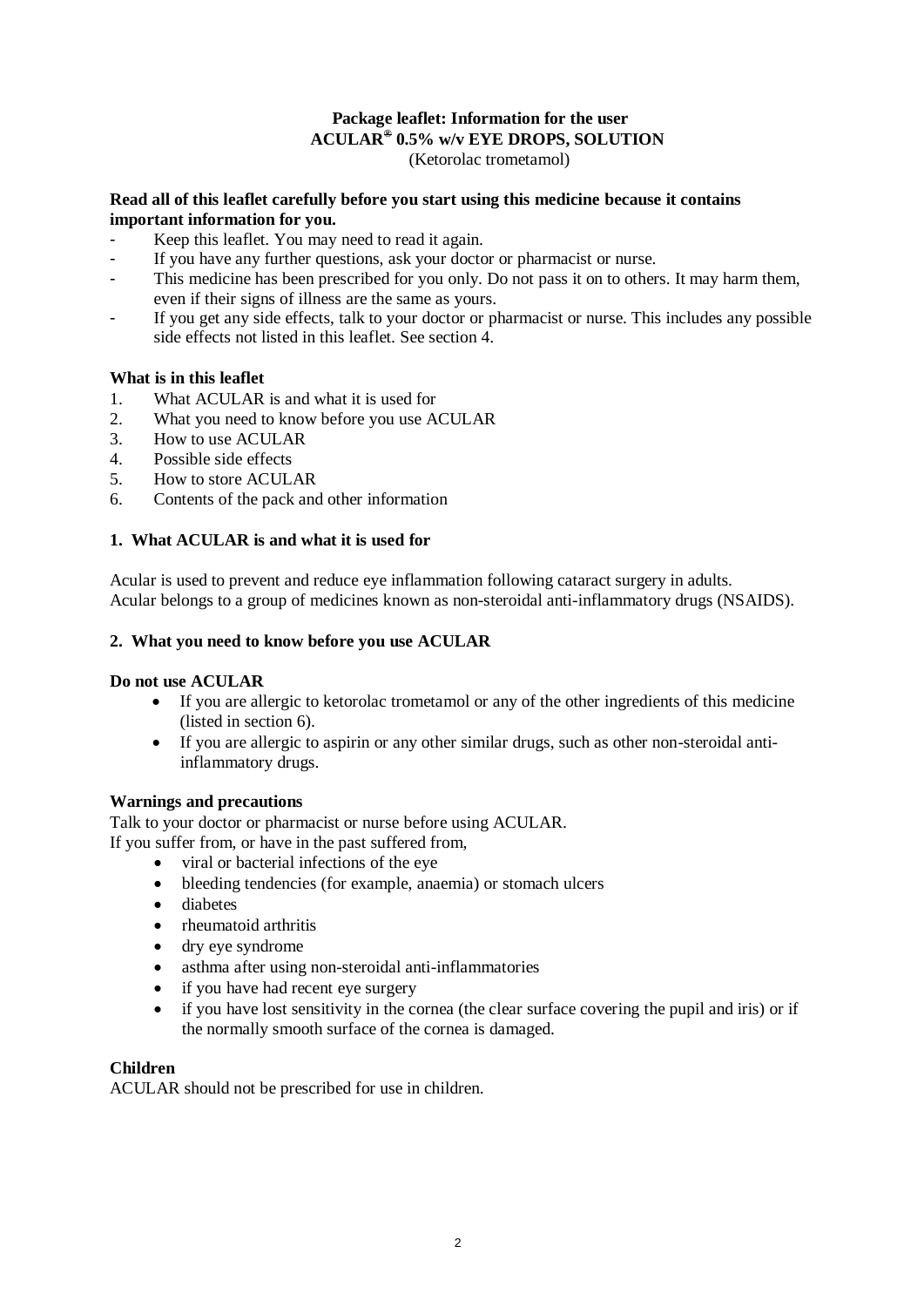# **Other medicines and ACULAR**

Tell your doctor or pharmacist if you are using or have recently used or might use any other medicines.

If you use ACULAR with another eye medicine, leave at least 5 minutes between putting in ACULAR and the other medicine.

### **Pregnancy and breast-feeding**

If you are pregnant or breast-feeding, think you may be pregnant or are planning to have a baby, ask your doctor or pharmacist for advice before taking this medicine.

ACULAR should not be used if you are pregnant or breast-feeding, unless your doctor recommends it.

### **Driving and using machines**

ACULAR may cause blurred vision in some patients. Do not drive or use machinery until the symptoms have cleared.

### **ACULAR contains Benzalkonium chloride**

This medicine contains 0.1 mg benzalkonium chloride in each milliliter which is equivalent to 0.1 mg/ml.

Benzalkonium chloride may be absorbed by soft contact lenses and may change the colour of the contact lenses. You should remove contact lenses before using this medicine and put them back 15 minutes afterwards.

Benzalkonium chloride may also cause eye irritation, especially if you have dry eyes or disorders of the cornea (the clear layer at the front of the eye). If you feel abnormal eye sensation, stinging or pain in the eye after using this medicine, talk to your doctor.

### **3. How to use ACULAR**

Always use ACULAR exactly as your doctor or pharmacist has told you. Check with your doctor or pharmacist if you are not sure.

The recommended dose is 1 drop in the affected eye 3 times a day for 3-4 weeks following cataract surgery, starting 24 hours before surgery.

### **Instructions for use**

Apply your eye drops in the following way:



- 1. Wash your hands. Tilt your head back and look at the ceiling.
- 2. Gently pull the lower eyelid down until there is a small pocket.
- 3. Turn the bottle upside down and squeeze it to release one drop into each eye that needs treatment.
- 4. Let go of the lower lid and close your eye for 30 seconds.

If a drop misses your eye, try again.

To avoid contamination or injury, do not let the tip of the dropper touch your eye or anything else. Replace and tighten the cap straight after use.

Wipe off any excess liquid from your cheek with a clean tissue.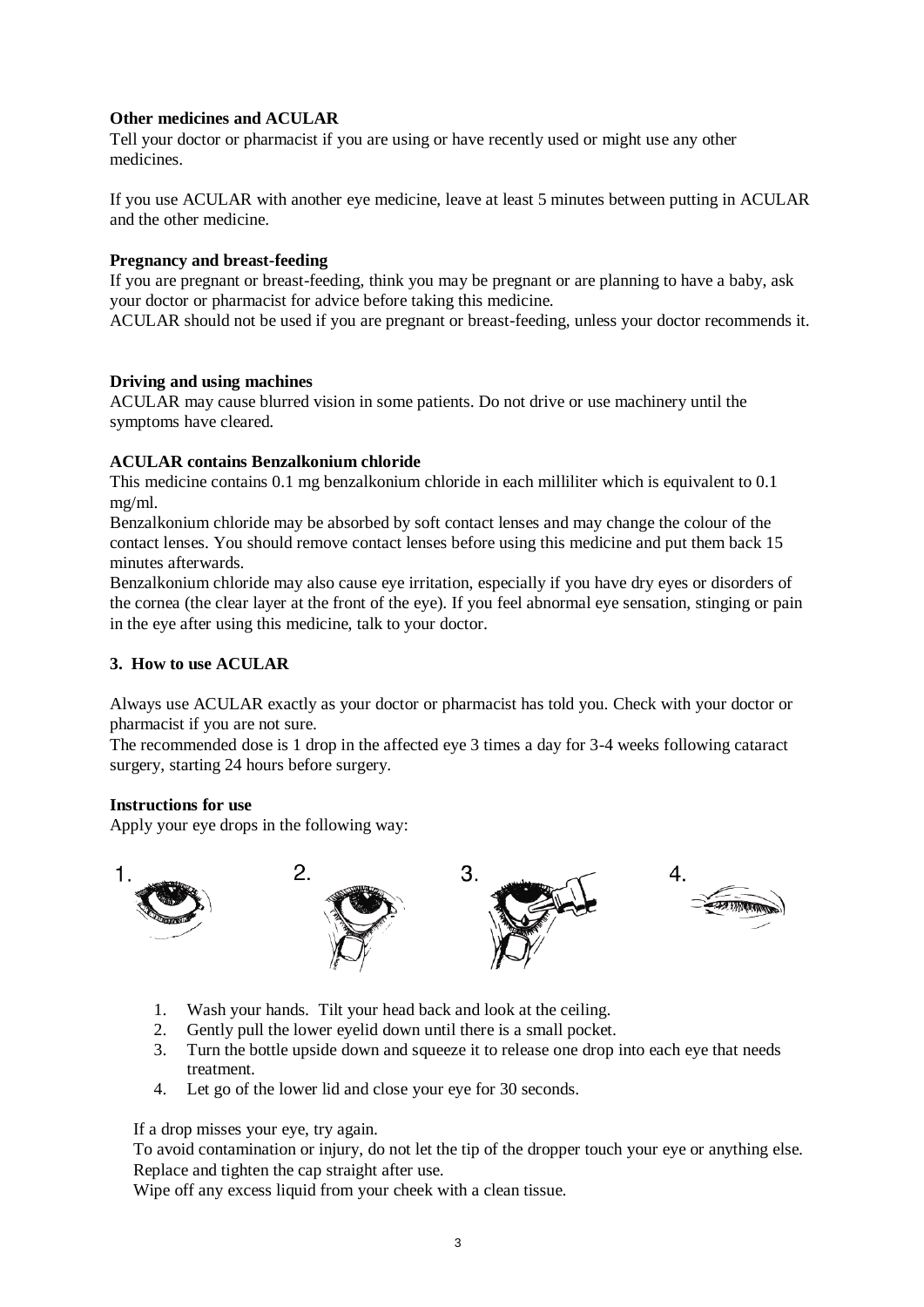The proper application of your eye drops is very important. If you have any questions ask your doctor or pharmacist.

### **If you use more ACULAR than you should**

The application of too many drops is unlikely to lead to unwanted side-effects. Apply your next dose at the normal time. If, by accident, anyone drinks this medicine, drink fluids to dilute and contact your doctor.

#### **If you forget to use ACULAR**

If you forget a dose apply it as soon as you remember, unless it is almost time for your next dose, in which case you should miss out the forgotten dose. Then take your next dose as usual and continue with your normal routine.

Do not take a double dose to make up for a forgotten dose.

#### **If you stop using ACULAR**

If you have any further questions on the use of this product, ask your doctor or pharmacist.

#### **4. Possible side effects**

Like all medicines, this medicine can cause side effects, although not everybody gets them.

Very common: may affect more than 1 in 10 people Irritation of the eye, stinging and/or burning in the eye, eye pain.

Common: may affect up to 1 in 10 people

Allergic reaction, eye and/or eyelid swelling/puffiness, itchy eyes**,** red eye, infection of the eye, inflammation of the eye (surface or inside), bleeding of the retina, swelling of central retina (lightsensitive layer of the eye), headache, accidental injury caused by the tip of the dropper touching the eye, increased pressure in the eye, blurred and/or diminished vision.

Uncommon: may affect up to 1 in 100 people Inflammation or damage to the front clear layer of the eye, eye dryness and/or watery eyes.

Not known: frequency cannot be estimated from the available data Damage on the surface of the eye such as thinning, erosion, perforation, degradation of cell(s), difficulty in breathing or wheezing, aggravation of asthma, swollen face, ulcer-damage to the surface of the eye.

Side effects related to the cornea (the surface of the eye) may be more likely if Acular is used for longer than two weeks or if you are using topical steroid drops at the same time or if you have a related eye condition. You should see your doctor immediately if you experience pain, increased irritation in the eye or changes in vision.

### **Reporting of side effects**

If you get any side effects, talk to your doctor or pharmacist. This includes any possible side effects not listed in this leaflet. You can also report side effects directly via:

HPRA Pharmacovigilance Website: [www.hpra.ie](http://www.hpra.ie/)

By reporting side effects you can help provide more information on the safety of this medicine.

### **5. How to store ACULAR**

Keep out of the sight and reach of children.